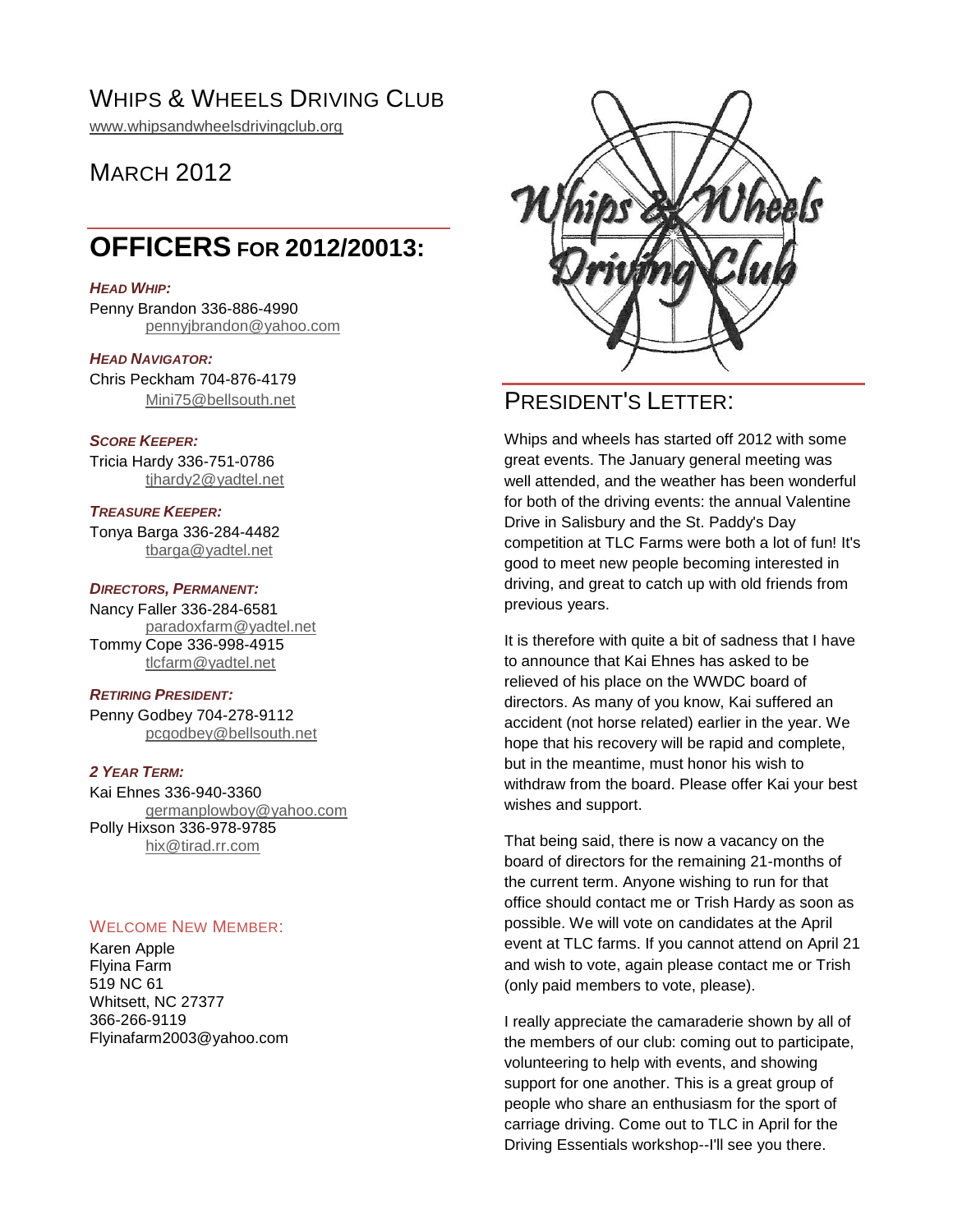## APRIL 21, "DRIVING ESSENTIALS" & MORE

We will talk about, maintenance, spares kits, lots of other info. Also BRING your horse and carriage or saddle, Tommy will set up the Scurry Weaver course I used for St Patty, and you will be free to drive or ride the TLC Farm trails. Don't forget a chair for the morning session and your lunch. Tommy & Kai to host.

# ST PATRICK'S DAY DRIVE AT TLC



FARM Although the forecast called for rain, we had an absolutely beautiful day on St Patrick's

Day for our drive at TLC Farm. Tricia and Jeff Hardy invested many hours into planning the event and marking trails.

Attendance was good, and everyone had a great time.

Competition started out with a cones course titled "Lucky Cones" which proved more unlucky for some. The object was NOT to knock the balls off! Winners were Chris Peckham and Cheyenne for the mini division, Polly Hixson and Charm for pony, Faith Bradshaw and Crescent for horse, and Stephanie Burtch and Brasco as rider. I'm not sure who had the most balls down, but that competition was pretty steep.

Following Lucky Cones was a gambler's choice version called "St. Paddy's Choice." Obstacles included a pot of gold at the end of the rainbow, several things involving zigging and zagging, and Tommy's perpetual tunnel. Some of the newcomers had issues with the tunnel, but most of the club horses have been there, done that, and just enjoyed the shade. Winners in St. Paddy's Choice were Chris and Cheyenne for mini, Antonio Rudea for pony driving Nancy Faller's vannaloosa pony Red, Faith and Crescent for horse, and Stephanie and Brasco for rider.

Everyone decided to postpone lunch and take to the trail while the horses were already harness. Tommy always has his place in good shape for cross country driving, and the sheep behaved and stayed in their pen--for the most part. Jeff Hardy

had been out on the gator putting out prizes, and the competitors returning with the most prizes were Faith and Crescent, followed by Stephanie and Brasco.

Finally, everyone who wasn't completely exhausted by the workout and the weather, went out to the upper field for a round of "Poteen Cones." Winners there were Nancy Faller and Red for pony, Faith and Crescent for horse, and Stephanie and Brasco for rider. Faith and Crescent won the overall trophy for best scores in all of the day's events.

Other exhibitors who came out and put in a good show were Penny Godbey & "Calvin O'Leary", Meghann Moore & Zip, Meghann's sister Leah Jones and Meghann's mini Sierra, Susanne Valla & Magic, Susan Emmert and Carraugh, Marilyn Colvin & Jasmine, and Martine Sherrill & Flo. Karen Apple was also there with Miss Victoria, who came out just to see the sights and get used to the traffic.

All-in-all it was a great day to be outdoors and do some carriage driving. We've had two good driving events so far this year, and have another scheduled for April 21. Tommy has invited everyone back to TLC Farm for a workshop called "Driving Essentials." With a little help from Kai Ehnes, Tommy will tell us what we need to know to keep our turnouts in top shape. I hope to see everyone there.

By Penny Brandon

### THANKS TO ALL

I would like to thank all those who attended my St Patty Event. I had a blast organizing it, and running it, and it sounded like those who participated had fun too….which is the whole purpose of doing it!

I would ESPECIALLY like to thank my volunteers, one who actually PAID to help me, and those who just jumped in to help without my asking. There is one person in particular who was brave enough to come near all those carriages after I tried to maim him. When I overturned my carriage on Thursday doing a dry run of the trace pace, he was invaluable helping calm Precious, getting her unhitched, fix the twisted shaft and saddle, then re-hitch, AND THEN get back in the carriage with me to drive back to the barn! Jeff you really are my SUPER HUSBAND.

Tricia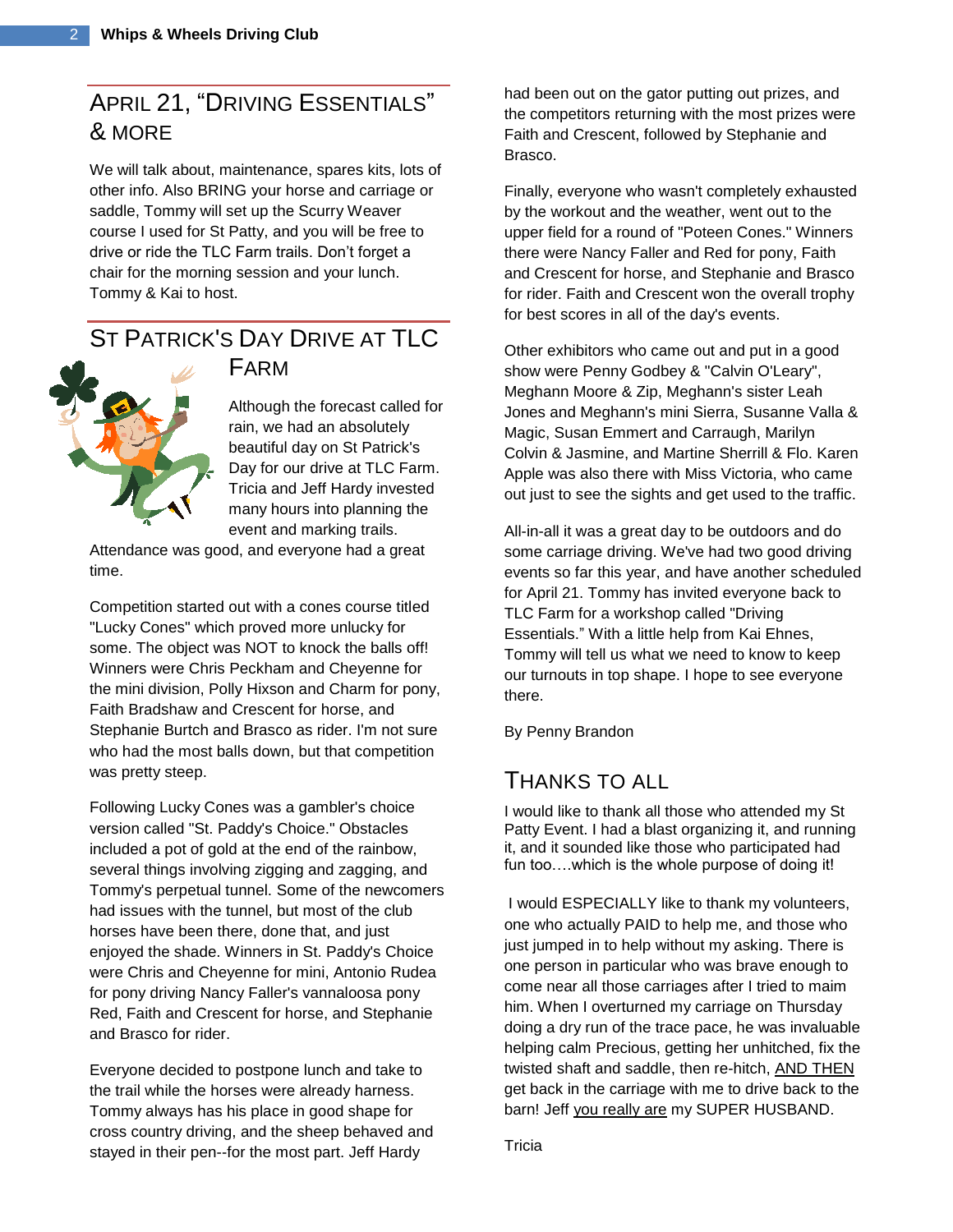## **SCHEDULE FOR 2012:**

\*Regardless of the event riders, visitors and spectators are ALWAYS welcome. Please come and check us out! \*

**APRIL 21, 2012** "Driving Essential" TLC Farm. Maintenance, spares kits, lots of other info as planning takes place Tommy & Kai to host.

**MAY 26, 2012 please note** the date has changed from the 19<sup>th</sup>. ADT at Paradox Tonya to host. Get a sampling of an ADT without the pressure of a real show! You will need to PRE Register since we will be scheduling Dressage tests. ADS Training level Test # 2 so start practicing! We are planning on the judge being able to talk to everyone immediately after their test, then you will go on to the cones course, then you are free to drive on the property. Tonya & I will be working on finding a judge.

**JUNE** is open for suggestions.

**JULY 21, 2012** Picnic (at Tanglewood?) Tommy will be looking into renting the shelter.

**AUGUST 11, 2012** Something INSIDE with air conditioning! I will check into renting the Ellis Park Rec Center in Salisbury. The room is booked \$50.00 for ½ day 11:00am-3:00pm*.*We have to confirm the speakers

**SEPTEMBER** is open for suggestions

**OCTOBER 27, 2012** Halloween at Paradox

**NOVEMBER 17, 2012** Thanksgiving Drive at TLC Farm. Tommy & Karen to host

**DECEMBER 2, 2012** Christmas Dinner at Tuckers. Tommy to make the reservations.

*\*BYOL= Bring Your Own Lunch!*

## **CLASSIFIEDS:**

None at this time